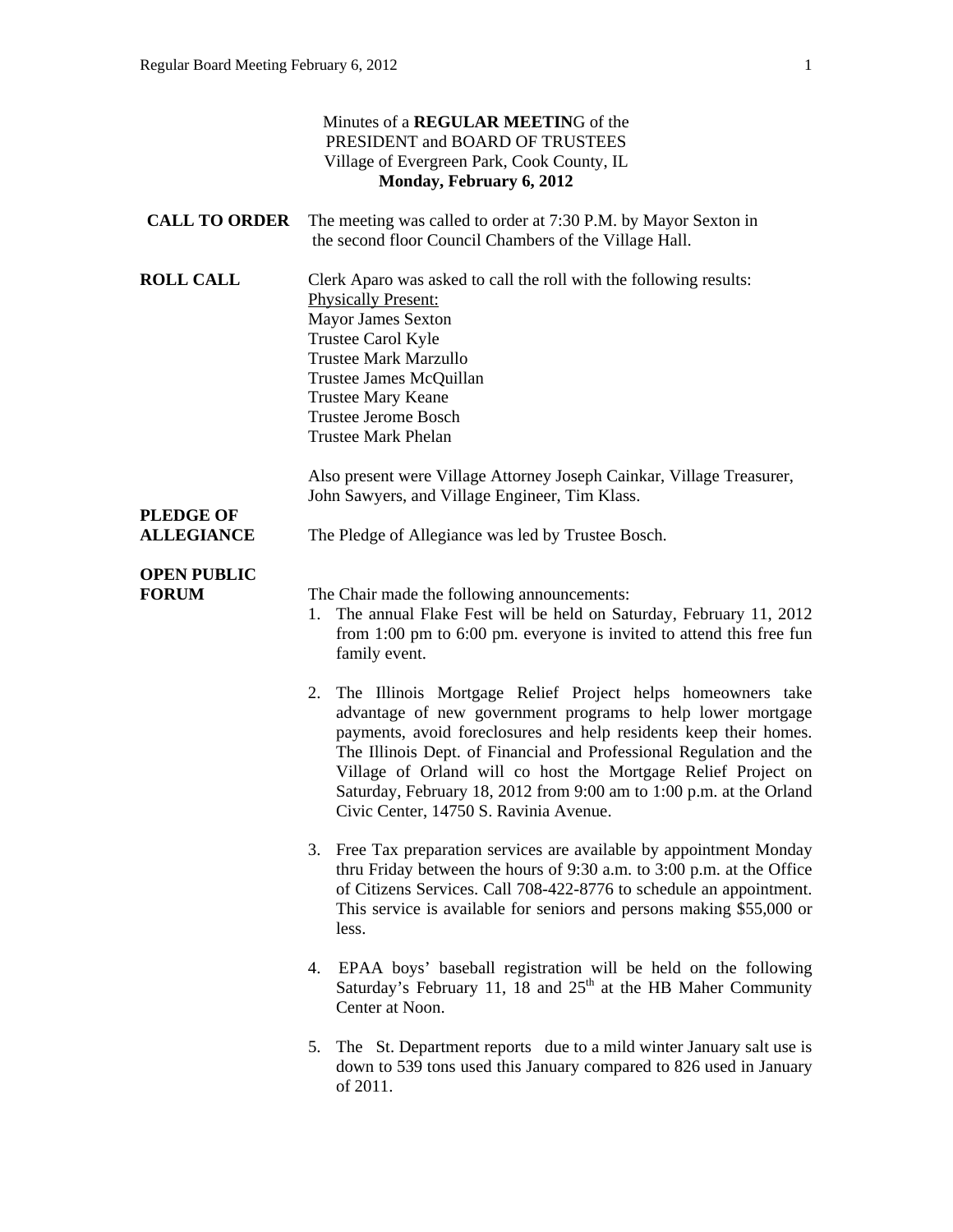#### **OPEN PUBLIC** NONE.

# **CDBG OPEN PUBLIC MEETING**

 The Chair opened the Cook County Block Grant Public Meeting for project ideas and comments for the 2012 CDBG funds. The Chair asked again for comments from the audience or the Board, there being none, the Chair stated the funds (\$300,000 maximum) will be used toward the Senior Center at 9547 S. Homan Avenue. The public portion of this meeting was closed at 7:34 p.m. Motion by Trustee Bosch second by Trustee Kyle to adjourn this public meeting at 7:34 p.m. Upon roll call, voting YES: Trustees Kyle, Marzullo, McQuillan, Keane, Bosch and Phelan; voting NO: NONE. The motion was passed and so ordered by the Chair.

### **REGULAR**

**AGENDA** Motion by Trustee Marzullo second by Trustee McQuillan to waive the reading of the minutes of the January 17, 2012 Regular Meeting of the President and Board of Trustees and approved as presented was passed by unanimous voice vote and so ordered by the Chair.

### **RESOLUTION**

**NO. 7-2012** Motion by Trustee Phelan second by Trustee Keane, to approve **Resolution NO. 7-2012** with expenditures of the General Corporate Fund of \$ 634,940.55 and the Sewer and Water Fund in the amount of \$ 200,064.02 and the Open Lands Project \$ 17,979.00 and the Street Bond Fund, \$ 3,250.00 for a total of \$ 856,233.67. Upon roll call, voting YES: Trustees Marzullo, McQuillan, Keane, Bosch, Phelan and Kyle; voting NO: NONE. The motion was passed and so ordered by the Chair.

### **WATER COLLECTORS REPORT**

Motion by Trustee Bosch second by Trustee McQuillan to approve the Water Collector's report for January 2012 for information and file in the amount of \$ 599,626.25 The motion was passed by unanimous voice vote and so ordered by the Chair.

# **VILLAGE**

# **COLLECTORS**

**REPORT** Motion by Trustee Phelan second by Trustee Kyle to approve the Village Collector's report for January 2012 for information and file in the amount of \$ 1,311,888.46. The motion was passed by unanimous voice vote and so ordered by the Chair.

### **SISTERS OF MERCY SETTLEMENT**

The Chair introduced Mr. John George, attorney for the Sr. of Mercy. Mr. George addressed the audience and the Board with the most significant changes in the current Final Judgment and Consent Decree. He said in October of 2008, the City of Chicago Plan Commission approved the Sr. of Mercy complex with 212 units. The new proposal has 110 units; its size reduced from 307,000 square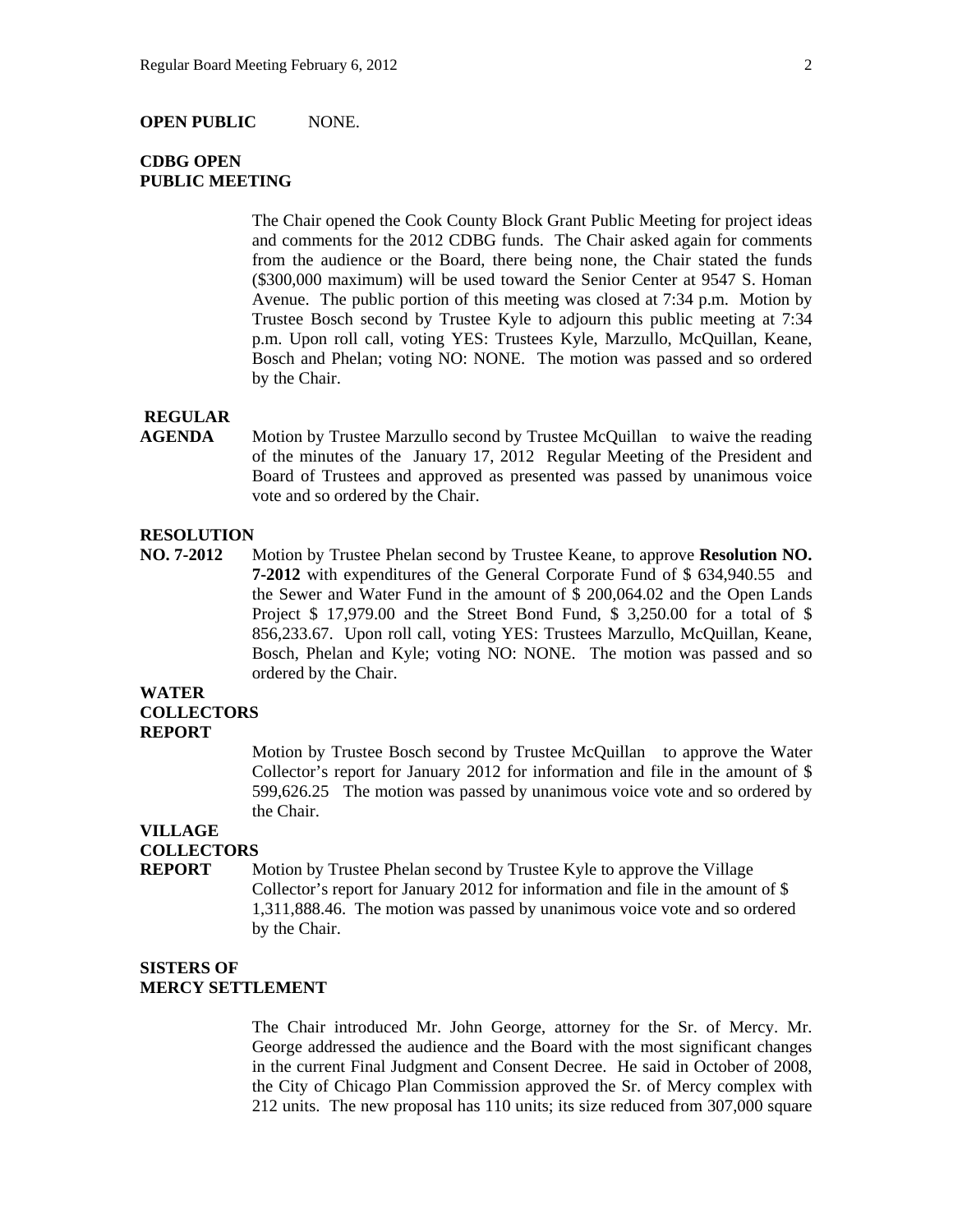feet to 146,000 square feet, height of buildings has been reduced from four and five stories to three story buildings and increased setbacks from 122 feet to 137 feet. He stated the recent plan allows only men and women religious and excludes lay people as residents. He stated there is a commissary on premises which will not be open to the public. He said the original 1954 document allowed for an infirmary for the Sr. of Mercy sick and aged nuns. He added a restrictive covenant will be recorded and nothing can be changed without a petition to the Village Board.

 The Chair asked how many nuns currently reside there. Mr. George answered there are 35 nuns on premises and seven years ago there were 70 nuns who have been moved to other communities. Trustee Marzullo asked how residents would be notified if changes were requested. Attorney Cainkar stated it would be similar to the Village's Zoning Board notices with the Village Board acting as the Zoning Board. Published notices are required in the newspapers and notices would be sent to everyone within 200 feet of the property; adding notices could be sent to include more than the 200 feet range of property owners. Trustee Kyle asked if the City will need to approve the new plan proposal. Mr. George answered yes; he will resubmit the new reduced plan development with 110 units. He explained the City of Chicago issues a letter that is binding; if a future increase was requested it would require new approval by the City of Chicago and also by the Village of Evergreen Park. Trustee McQuillan questioned if the physical size or use is changed it must come to the Village first. Mr. George and Mr. Cainkar agreed that is correct.

Trustee Keane asked how many nuns are interested in living in the new facility. Mr. George stated there is a waiting list of 175 nuns for this facility.

### AUDIENCE COMMENTS

Mrs. Kathy Manahan, 9854 S. Lawndale, questioned if the Sisters of Mercy could ask for future expansion of this facility. The Chair answered yes.

Mrs. Kathy Rohan, District 124 President, reiterated her prior statement opposing the facility and the use of the building as the primary concern and added it is of no educational benefit. She urged the Board to vote no.

Mrs. Beth Amado, 9848 S. Lawndale, questioned why we are here. She stated the litigation was for the use of the facility. She feels the privacy wall stated in the settlement should be a red flag to the Board that the residents and occupants are being shielded from the campus. She asked the Board to vote against the settlement.

Mrs. Delores Smith, 9805 S. Lawndale, stated nothing has changed. She asked if the nuns are being accommodated elsewhere why do they need to come back to this facility. She added the use should remain educational purpose.

Amy Fitzgerald, 9858 S. Lawndale, expressed opposition to the facility. She stated she spoke to the City of Chicago and the State of Illinois EPA but due to the fact it is private property an extensive environmental study was not required.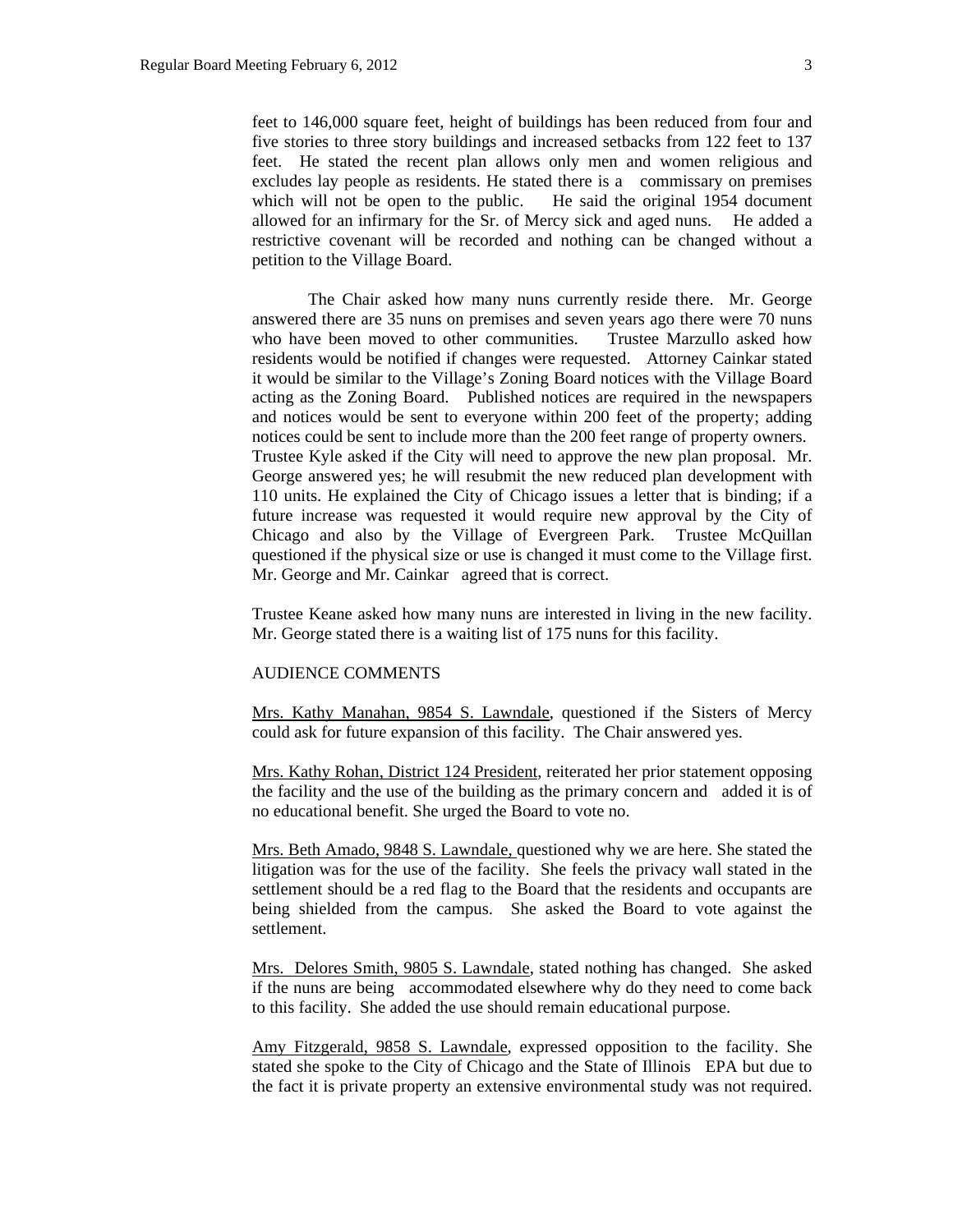The Chair called for further comment and questions. Trustee Bosch stated he has listened very intently for the past few months adding he voted no at the last meeting and after listening to all the information presented he has not changed his mind.

Motion by Trustee Bosch second by Trustee Kyle to approve as presented the settlement of the Final Judgment and Consent Decree regarding Village of Evergreen Park, et al., v. Sister of Mercy of the Americas, case no 08 CH 34375. Upon roll call, voting YES: Trustees McQuillan, Keane, Bosch, Phelan, Kyle and Marzullo; voting NO: NONE. The motion was passed and so ordered by the Chair.

# **BUSINESS**

# **CERTIFICATES**

 Motion by Trustee McQuillan second by Trustee Phelan to approve the business license application for Donna Park Insurance to conduct an insurance/investment office located at 3552 W. 95<sup>th</sup> Street, Evergreen Park, Illinois. Upon roll call, voting YES: Trustees Keane, Bosch, Phelan, Kyle, Marzullo and McQuillan; voting NO: NONE. The motion was passed and so ordered by the Chair.

## **RESOLUTION**

**NO. 1-2012** Motion by Trustee Marzullo second by Trustee McQuillan to approve **RESOLUTION NO. 1-2012, " A Resolution for Maintenance of Streets and Highways by Municipality Under the Illinois Highway Code from January 1, 2012 to December 31, 2012 in the amount of \$ 580,000.00"** Upon roll call, voting YES: Trustees Bosch, Phelan, Kyle, Marzullo, McQuillan and Keane; voting NO: NONE. The motion was passed and so ordered by the Chair.

### **RESOLUTION**

**NO. 2-2012** Motion by Trustee Marzullo second by Trustee McQuillan to approve **RESOLUTION NO 2-2012, " A Resolution Approving a Grant Application for the 2012 Cook County Community Development Block Grant Program (CDBG) For Program Year 2012 in the Amount of \$ 300,000 for the Project Known as 2012 CDBG Homan Avenue Senior Center."** Upon roll call, voting YES: Trustees Phelan, Kyle, Marzullo, McQuillan, Keane and Bosch; voting NO: NONE. The motion was passed and so ordered by the Chair.

### **SCAVENGER AGREEMENT**

Motion by Trustee McQuillan second by Trustee Kyle to approve the proposed Scavenger Agreement between the Village of Evergreen Park and Land & Lakes Disposal Services, LLC for the period beginning January 1, 2012 to December 31, 2017 with the option to negotiate an additional six year extension after the term of this Agreement. The Chair thanked PW Director Lorenz and Mary and Barney from Land and Lakes for an equitable agreement.

The Chair noted in a few months the blue bag program will cease and recycling carts similar to the yard waste and refuse containers will be provided at no cost to residents. Recycling will be picked up every other week. Trustee Kyle